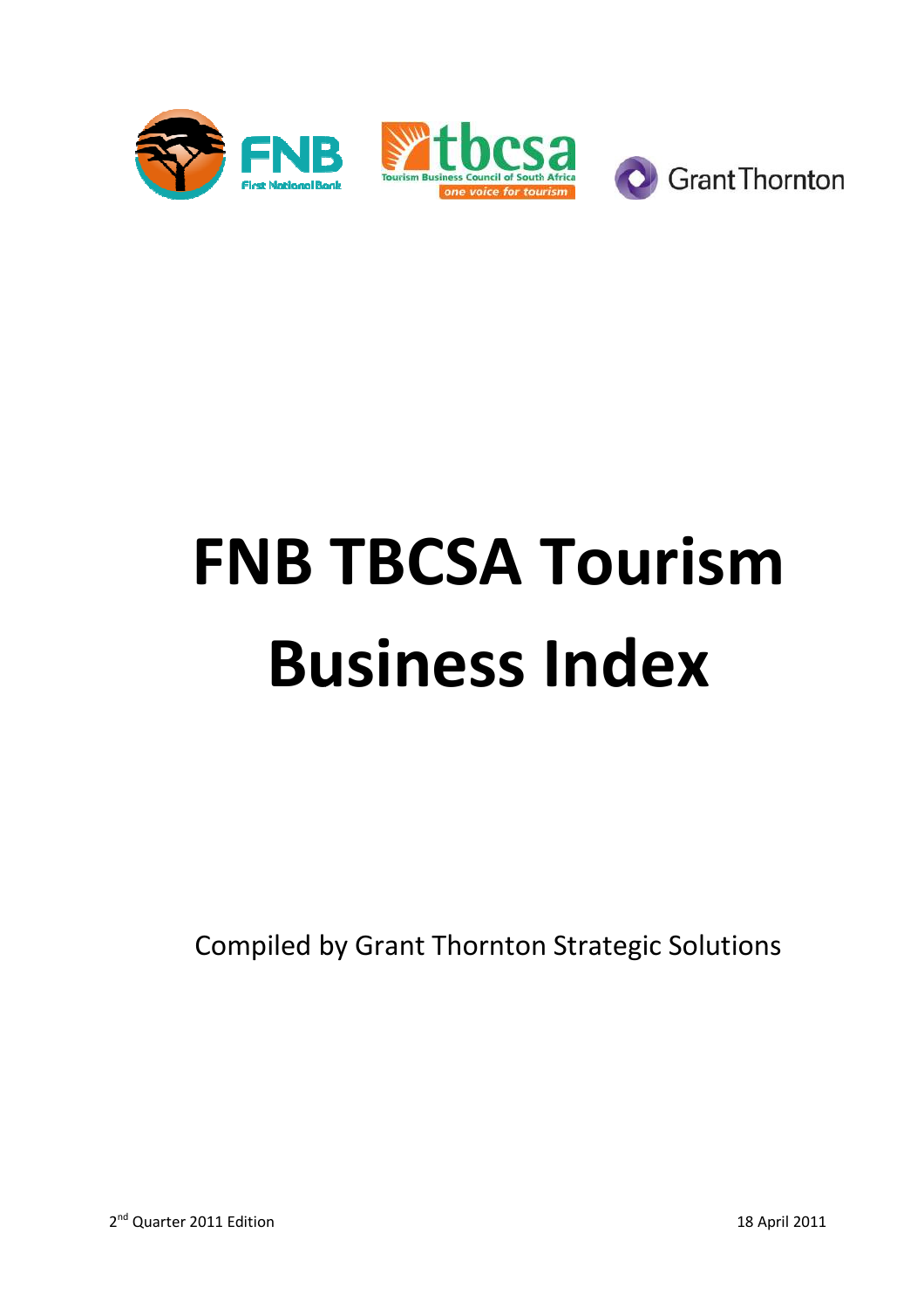# **FNB TBCSA Tourism Business Index**

# **Introduction**

The Tourism Business Index ("**TBI**") is an initiative of the Tourism Business Council of South Africa. It is sponsored by First National Bank, and is compiled by Grant Thornton.

The TBI provides an indication of the current and likely future performance of the various businesses operating within the Tourism Sector in South Africa. It profiles the industry and positions it as an important component of the South African economy.

The index is produced quarterly, however for the first two editions; the TBI was still in the piloting phase.

The first official edition of the TBI was released on the  $18<sup>th</sup>$  of January 2011.

For this second edition of the TBI, the accommodation sector and non-accommodation operators have an adequate sample size, enabling two sub-indices to be produced. The overall tourism index includes accommodation operators and responses from airlines, tour operators, coach operators, vehicle rental companies, travel agents, tourism retailers, foreign exchange providers, conference centres and attractions.

The responses from the airline, scheduled coach operators and vehicle rental companies are regrettably still too few to allow for the development of a tourism transport sub-index. The intention is to expand on the number of responses within this sector so that a meaningful tourism Transport sub-index can be developed in the future.

The current sample structure has changed slightly due to the varying response rate and new respondents, and therefore the comparative results of the TBI should still be treated as preliminary.

The TBCSA would like to encourage businesses in tourism and particularly in these sectors to participate in the TBI survey.

#### **What is a Business Index?**

The purpose of the TBI is to provide individual tourism businesses with regular, up-to-date information on the performance of tourism businesses, including the outlook for performance over the next three months. It therefore tracks actual recent business performance in the sector and is an indicator of prospects for short-term future performance.

It is a business index that focuses on the performance and profitability of businesses operating in the sector, as oppose to a sector performance index. While in many instances the subtle distinction between the two approaches would not manifest in different indices, in certain circumstances, they may be different. For example, if there is significant over-capacity in the industry, business performance can be weak, while the industry could be experiencing strong growth and making an increasing contribution to GDP. As the TBI tracks and forecasts tourism business performance, it is not separated into domestic and foreign tourism. Many tourism businesses host or handle both inbound and domestic tourists and therefore demand and characteristics in both major markets are inextricably linked to business performance.

The information is designed to help individual businesses understand the current tourism operating environment and plan for the likely future tourism industry environment.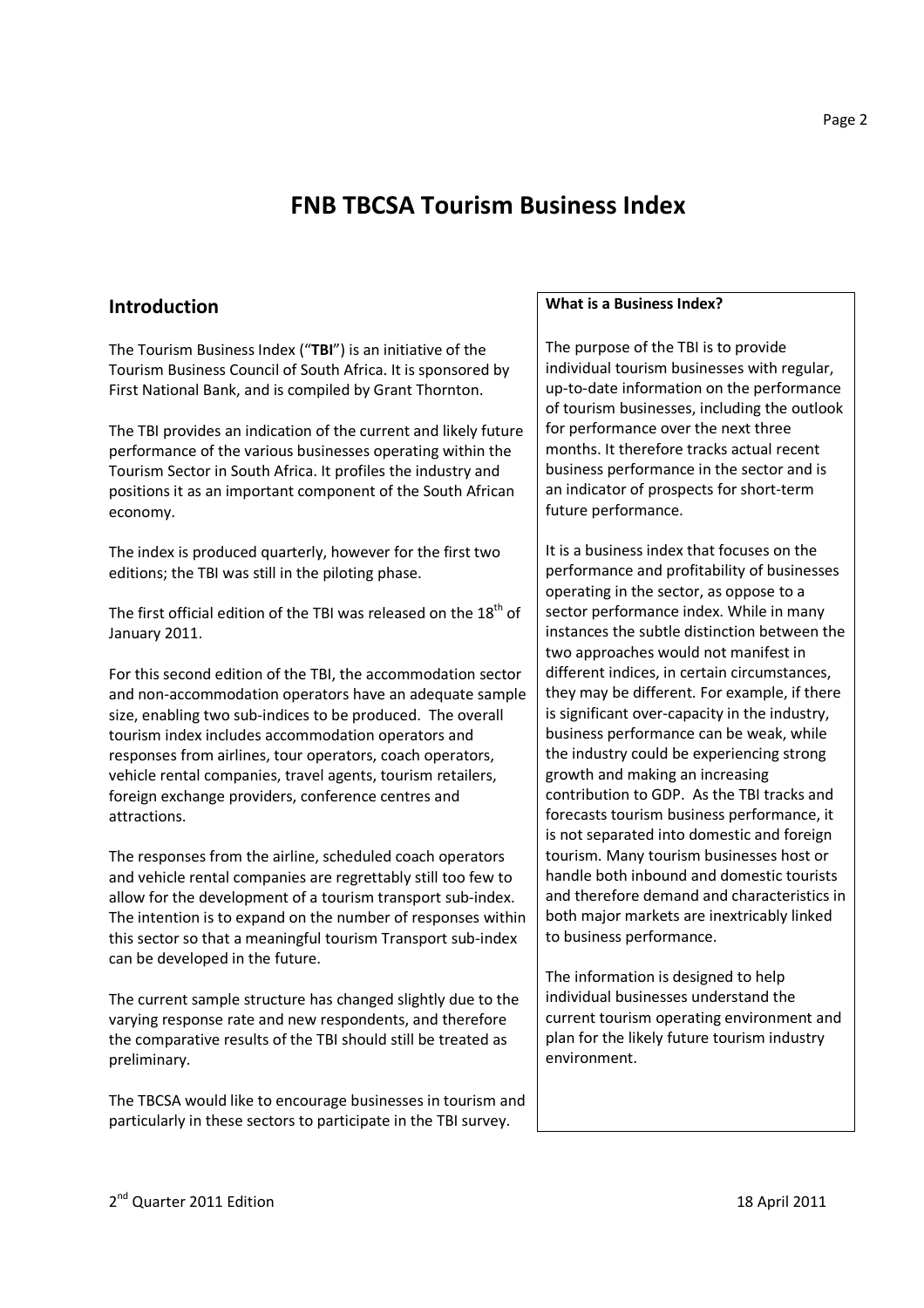This edition of the TBI is based on responses from a wide range of tourism businesses. The information is collected through an online survey of tourism businesses that takes no more than 15 minutes to complete. Businesses submit data after the end of the quarter.

Note: The pilot surveys did not follow exact quarters. The first two pilots each covered 3 months from May to July, then August to October, while the last survey of 2010 covered the last quarter, ie October to December. October was therefore included in two indices. Now the TBI is moving out of the initial pilot phase, only regular quarters will be covered.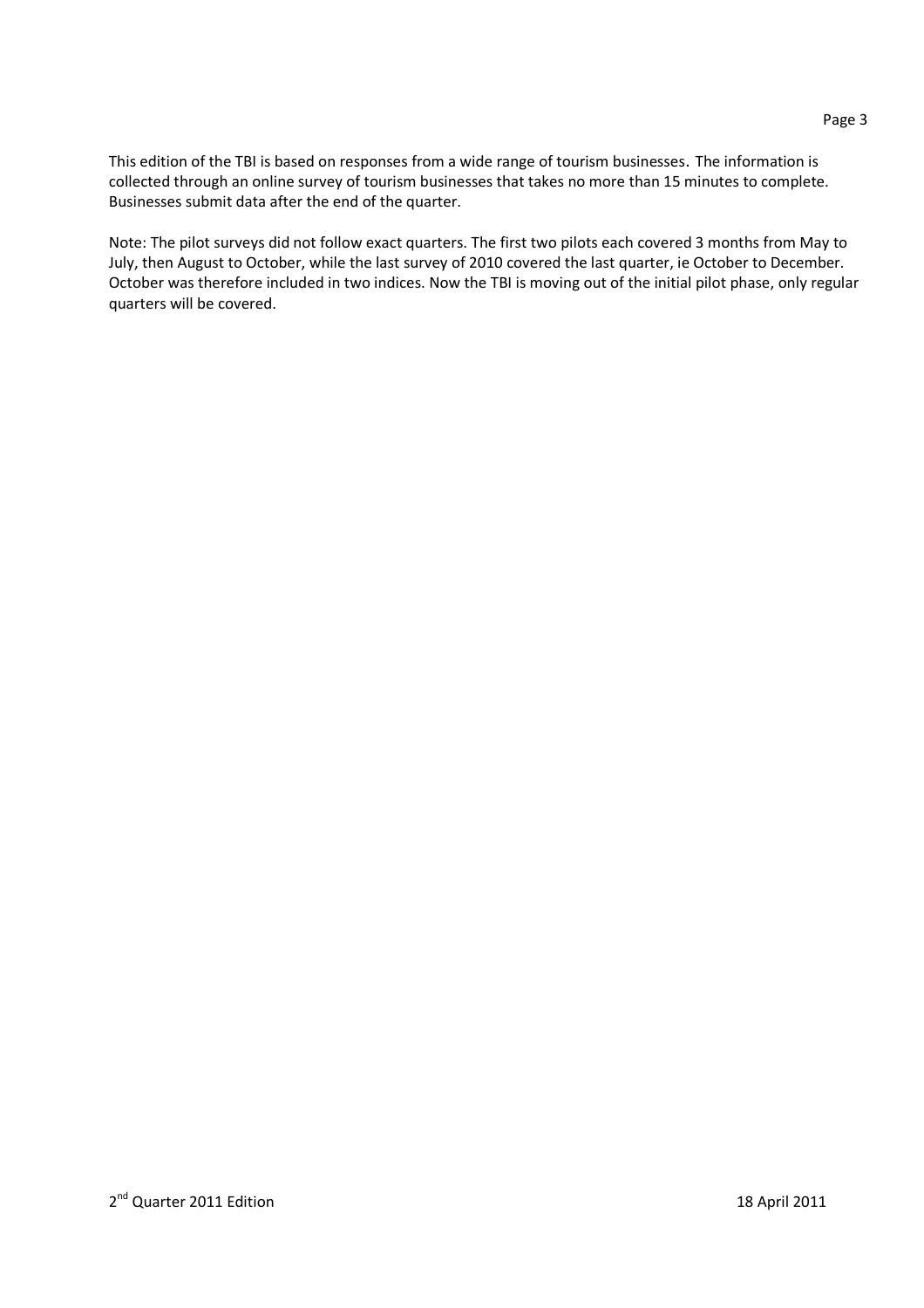# **The Tourism Business Index**



For the first quarter of 2011 the TBI registered a performance index of 79,6 against a normal of 100. When compared to the expected industry performance index of 89,1 for the first quarter of 2011, the tourism industry overall has performed significantly worse than expected. Both the accommodation and other tourism business sectors performed worse that what was anticipated for the first quarter of 2011.



#### **What is Normal?**

The reported changes or expected changes in demand and profitability are expressed relative to the expected normal levels of business for the relevant period. Normal is defined as "the level of acceptable business performance in line with the realistic long term average performance you would hope to achieve, or the long term average historical performance experienced, during this quarter, i.e. taking seasonal variances into account".

Normal is then calibrated to an index of 100. When the index shows Performance or Prospects at higher than 100, this indicates better than normal performance while, below 100 indicates worse than normal performance.

 If all business surveyed indicate a significantly better than normal performance across all dimensions covered, the index could register a maximum high of 200, while significantly poor performance for all businesses would result in an index of 0.

 2 – 3 Years is usually required before a business tendency index can be said to be fully bedded-down. This allows performance and prospects to be compared over time and any underlying response bias that could impact on the index to be adjusted for.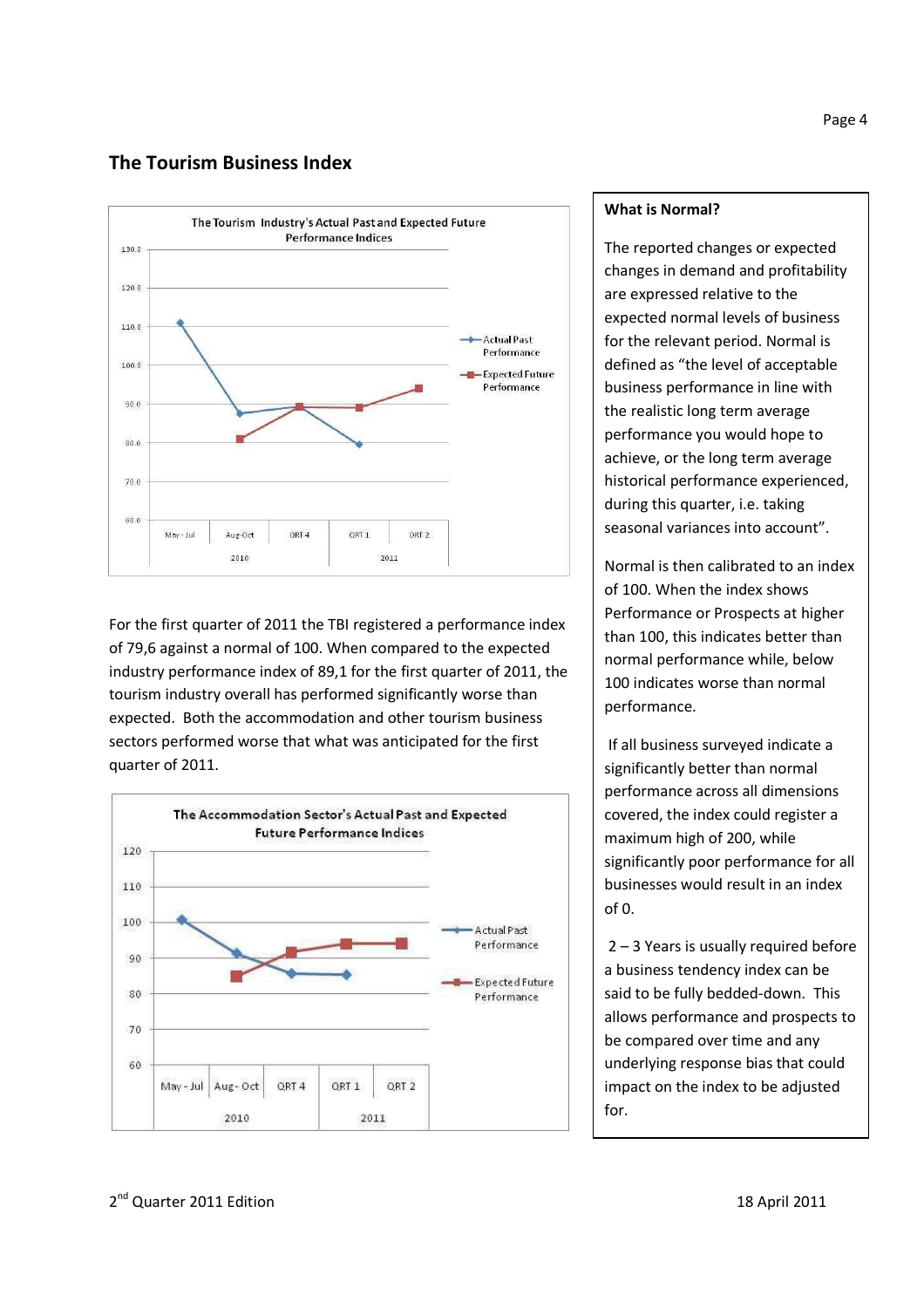The accommodation sector performance index for the first quarter of 2011 was 85,3. When compared to the expected performance index of 93,7, for this quarter, the result indicates that overall accommodation businesses have had a poor quarter compared to their expectations, and are operating well below normal levels. Surprising then is the bullish outlook of the accommodation sector for the second quarter of 2011. Operators have recorded an expected performance index of 94 for the accommodation sector in the second quarter of 2011.

This poor accommodation sector performance index is largely influenced by the large hotel and lodge groups which, during the first quarter of 2011, performed well below normal. The accommodation index was also depressed by the worse than normal performance experienced by B&Bs and guest houses and the smaller independent hotels, self-catering and camping operators and game lodges. In contrast, the timeshare and large self catering group operators actually recorded higher than normal levels of performance.

Other tourism businesses had the lowest performance during the first quarter of 2011 with an index of 75,1. Once again, when this performance is compared to the sector's expected performance index of 91,9 for the first quarter, and this sector of the tourism industry therefore performed much worse than had been expected.



Within this sector of the tourism industry, activities and attractions, tour operators, retail and FOREX operators all recorded significantly worse than normal performances. Conference centres and travel agents recorded normal performance levels, while airlines were the only respondent group who had recorded higher than normal performance levels.

The current environment for tourism is tough to operate in, compounded by the many global disasters and political unrest felt in the first quarter of 2011.

It is very surprising therefore to notice a bullish outlook within this sector of the tourism industry. For the second quarter of 2011, the other tourism business operators reported an expected performance index of 94,1, much higher than the actual quarter 1 performance index.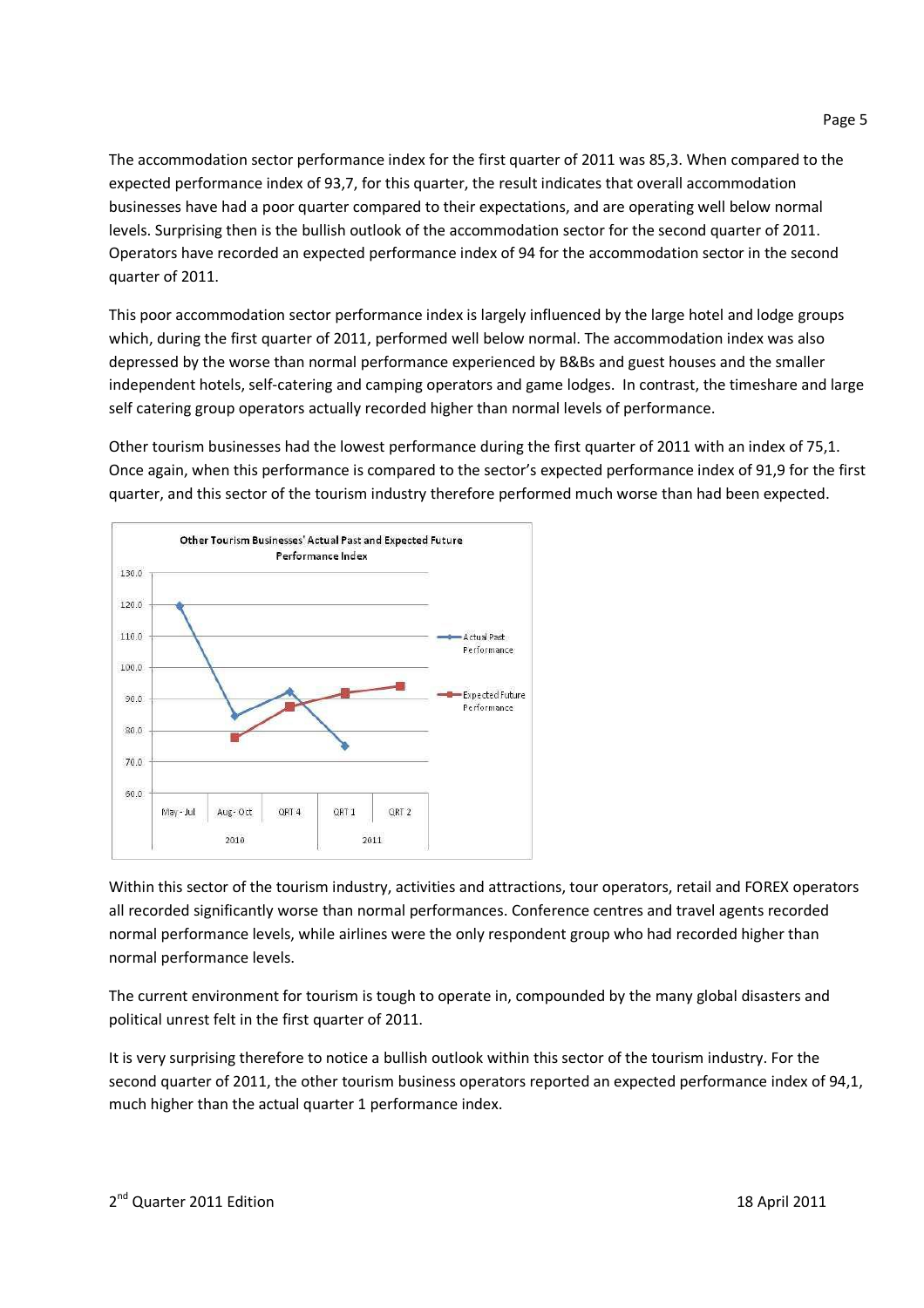# **Balance Statistics**

#### **Last Quarter**

Considering the balance statistic, the accommodation sector was very negative about the first quarter of 2011, illustrated in the negative balance statistic of -70,2%. When compared to what the sector had expected their performance to be in the first quarter of 2011 (negative balance statistic of - 59,1%), this indicates that these operators felt that they had performed even worse than expected. This highly negative outlook is as a result of 66,2% of the operators feeling that their business performance was worse than normal, while 14,8% felt that they performed significantly worse than normal during the last quarter. Only around 11% recorded performance levels above normal.



#### **The Balance Statistic**

Results from qualitative questions are provided in the form of a "balance" statistic. This is the difference between the percentages of positive and negative responses. A balance for each question is calculated by deducting the percentage of negative replies from the percentage of positive answers given to each question. The final value is a single figure, with a minus representing an overall negative outlook or performance and a positive figure an overall positive outlook or performance. For a given balance, the varying percentage of "normal" replies and the split of positive/negative replies over the two options in the scale may indicate a varying degree of uncertainty or a stronger positive or negative outlook amongst managers.

This overall negative performance is no doubt disconcerting for the industry, taking into consideration the oversupply and recessionary conditions which are still very prominent in the accommodation market.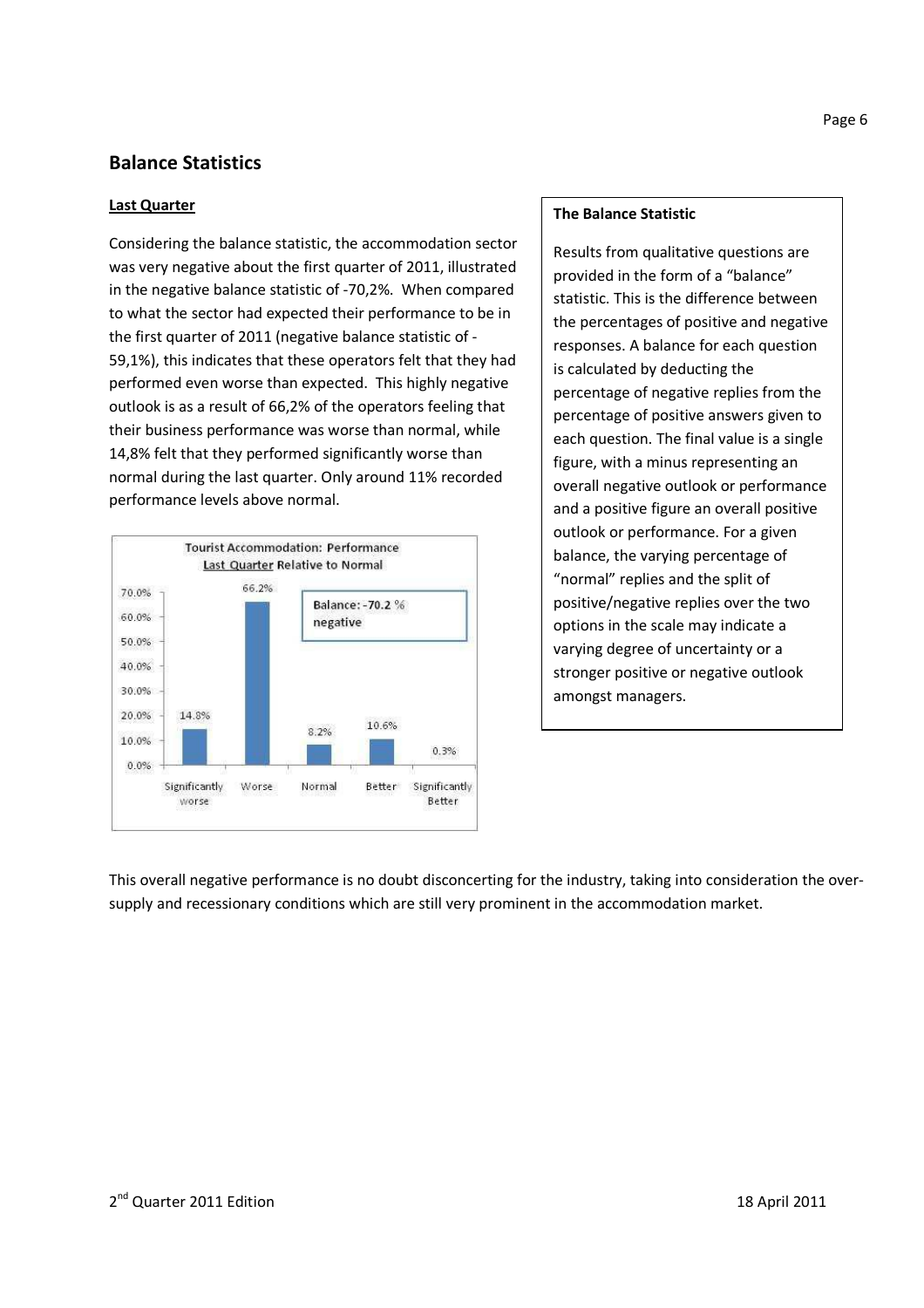

**Next Quarter**

The other tourism businesses were slightly less pessimistic about the first quarter of 2011 with a negative balance statistic of -48,9%. The majority (42%) of these business operators feel that their performance levels during the last quarter were worse than normal, while 20% recorded significantly worse than normal business performance. Only 13,3% of the operators recorded performance levels better or significantly better than normal.

Once again, by comparing this negative balance statistic with the expected performance balance statistic for this quarter (negative -42,2) the operators within this sector felt that they had performed even worse (if only slightly) than expected in the first quarter of 2011



For the next quarter, the accommodation sector is once again strongly negative (-53,3%) about their performance levels. The majority of the accommodation operators (49,9%) felt that their performance levels during the second quarter of 2011 will be worse than normal, while 13,7% felt that their performance will be significantly worse than normal. However, a significant number of operators (26,1%) felt that that the next quarter's performance levels will be normal.

Other tourism businesses are much less pessimistic about the second quarter of 2011, with a negative balance statistic of only -2,2%. 34,8% Of the operators expect the performance levels to be worse or even significantly worse than normal, compared to 32,5% expecting better than normal performance, while 32,6% expect the performance levels to return to normal, resulting in the slightly negative balance statistic.

2 nd Quarter 2011 Edition 18 April 2011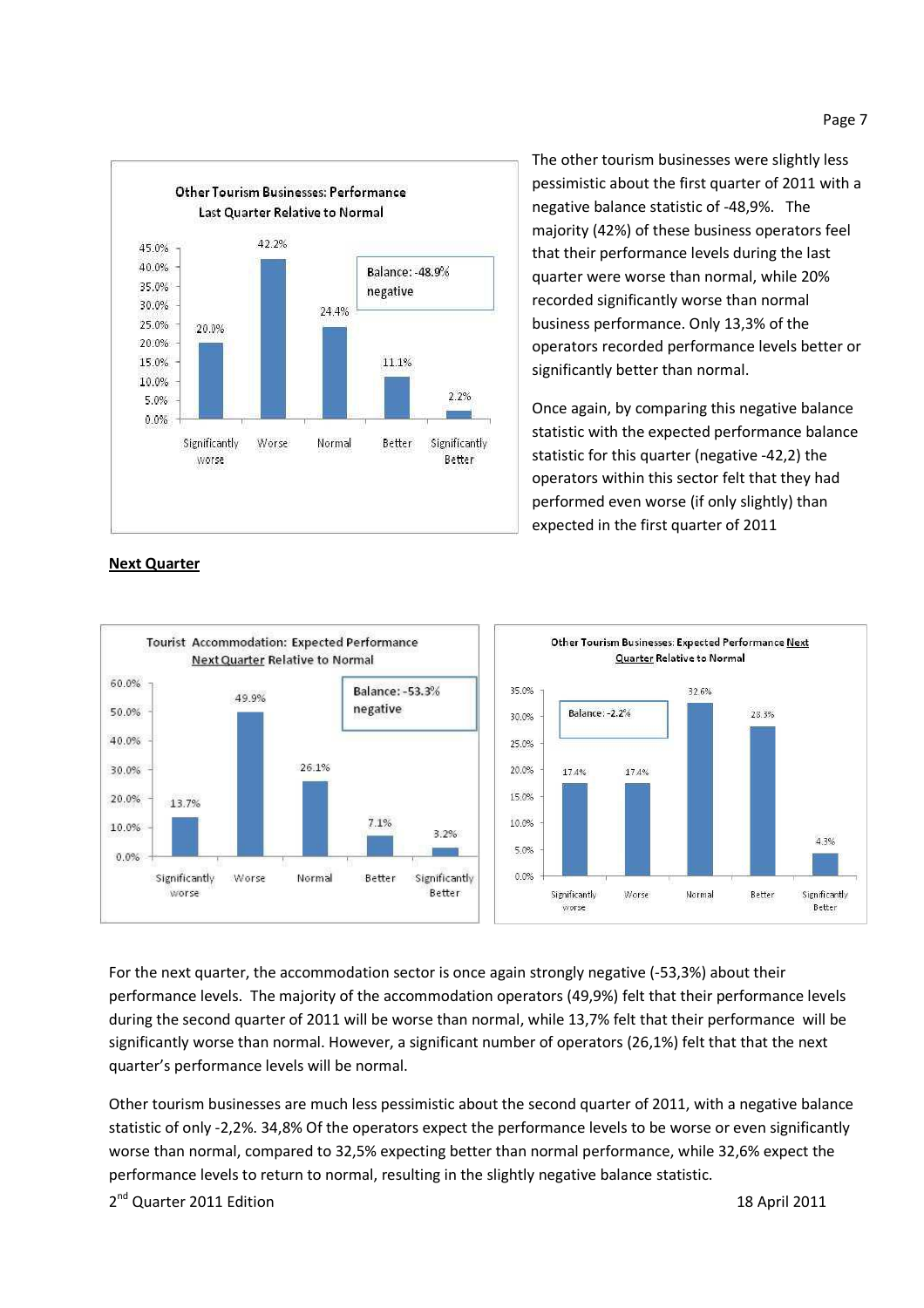#### **Next Year**

When considering the next year (as appose to the next quarter) overall prospects start to improve. The accommodation sector remains negative on balance, indicating a balance statistic of -27,7%. A minimal number (2,9%) of accommodation businesses expect better than normal performance whilst 51,7% expect normal business levels. 38,0% Of the accommodation operators expect the business levels to be worse than normal.



Overall, the other tourism businesses are more optimistic about the next year. This sector's balance statistic for the next year is positive for the first time at 13%. Even though a large portion of the operators (30,4%) expect performance levels worse and significantly worse than normal, 65,2% are expecting better than normal and normal performance levels. Only a small number (4,3%) are actually expecting significantly better than normal business performance levels during the next year.



#### **Employment Levels**

The accommodation sector has a negative expectation regarding employment levels in the second quarter of 2011. Miniscule numbers of operators (0,5%) believe that their employment levels will increase , while 2,9% are expecting significant increases. While it is concerning that 27,1% of the operators stated that they expect their employment levels to decrease, the majority (69,5%) of the operators are expecting their employment levels to remain unchanged. This expectation, even in spite of their negative outlook regarding their expected future business performance levels, indicates that the majority of the operators expect to retain their employees even if the business situation is tough to operate in.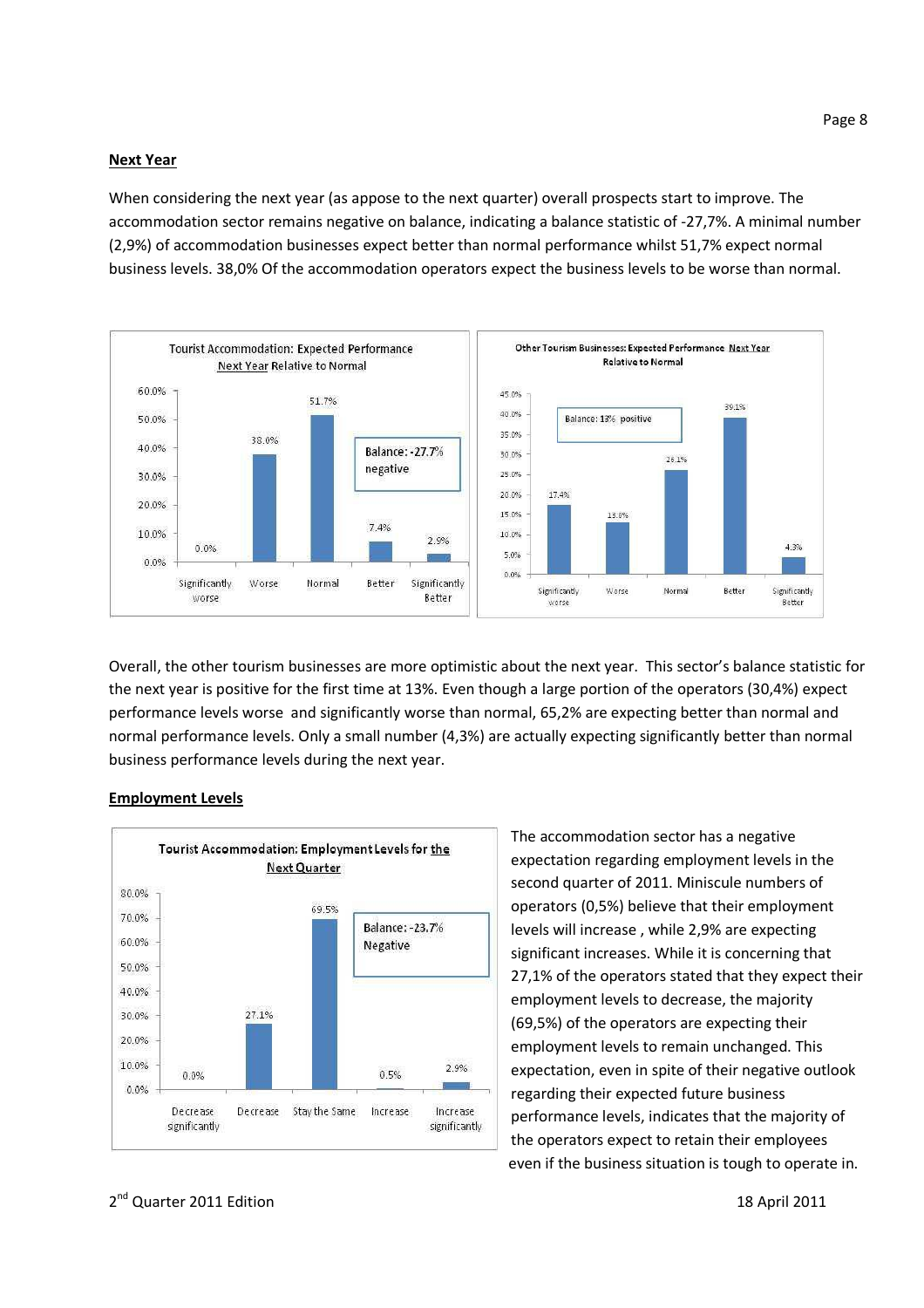

Likewise, the other tourism businesses do not expect growth in their future employment levels. The same trend is visible in the other tourism businesses as was highlighted above for the accommodation sector. The majority (66,7%) of the operators expect that there will be no change in their employment levels, while 31,1% expect decreases in employment levels.

Again this highlights the culture of retaining staff even if the operating conditions are difficult. However, the tougher than expected conditions for operators in these sectors is reflected in the change in their expectations regarding employment levels which decreased from a positive expectation (9,5% balance statistic) for the first quarter of 2011, to a negative balance statistic of -28,9% for the second quarter.



#### **Capacity Growth Expectations**

The accommodation operators indicate limited plans to bring on extra room/unit capacity within the next quarter, as is to be expected with the over-supply currently present in many locations for the accommodation sector. 84,7% Of the operators indicate that their capacity is expected to remain the same, while only 11,8% expect to increase their room/unit capacity. A miniscule number of operators (0,5%) indicate an expected decrease in the room capacity during the second quarter of 2011, resulting in the positive balance statistic of 14,3%.

2 nd Quarter 2011 Edition 18 April 2011 In contrast the other tourism businesses report a negative balance statistic of -11,1%. The majority of the operators (75,6%) are expecting that their capacity will remain unchanged, while 17,8% felt that their capacity will decrease. Only a very small number of operators (6,7%) expect their capacity to increase.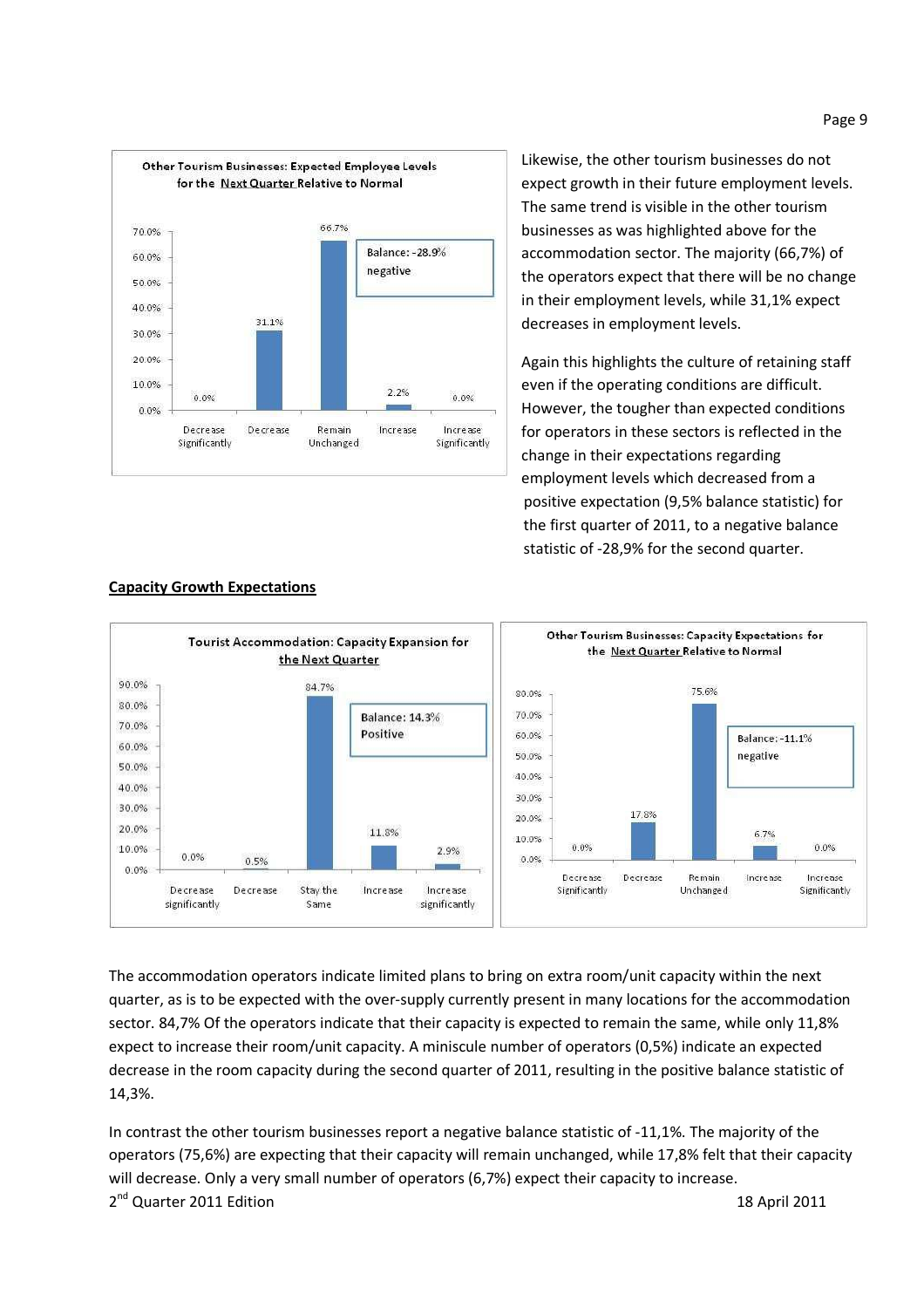# **Factors Affecting Business Conditions**

When considering the performance of the Tourism Industry, this report considers both positive and negative possible factors which could impact on the performance of the different sectors.

### **Negative Factors - Last Quarter**



In the accommodation sector, 80% of the operators reported insufficient overseas leisure demand as a negative impacting factor during the first quarter of 2011. This was closely followed by insufficient domestic leisure demand, a strong Rand exchange rate and insufficient foreign business demand (77%-37%). Noteworthy is that 29% of the operators felt that the shortage of skilled staff negatively affected their business in the first quarter of 2011 compared to only 4% who stated this as a negative contributing factor during the last quarter of 2010.

Some specific other factors cited which had a negative impact on players in the accommodation industry during the first quarter; include municipal tariffs, increased fuel costs and the increase in numbers of illegal guest houses and B&B.

Increase in competitive supply, insufficient domestic business demand and the cost of finance were indicated as the least impact factors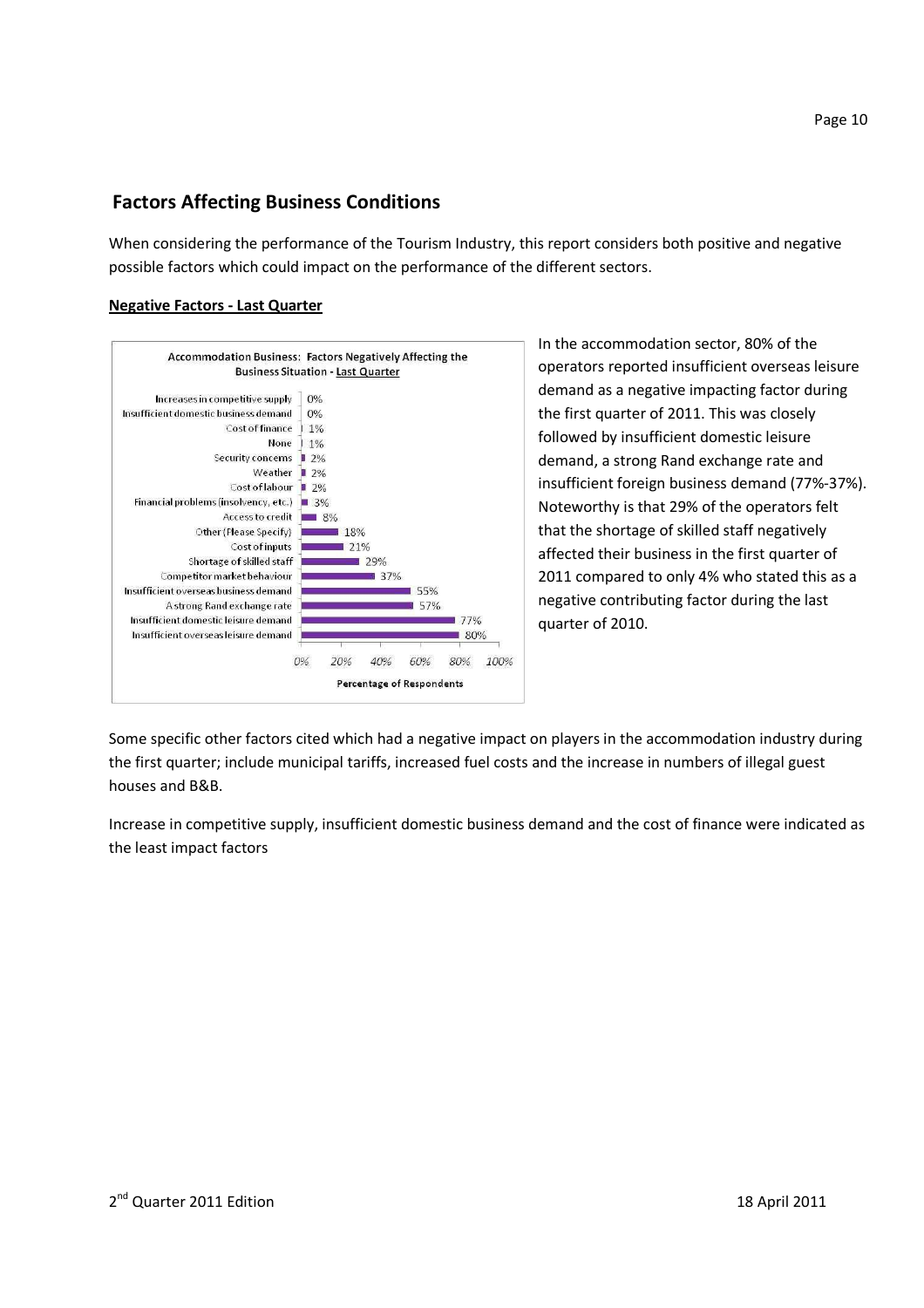

Other businesses indicate more impediments to business performance in the first quarter of 2011. Insufficient overseas leisure demand (65%), insufficient domestic leisure demand (43%) and a strong Rand exchange rate (43%) were indicated as the main negative contributing factors. Insufficient foreign and domestic business demand (35% and 15%), competitor market behaviour (24%), security concerns (17%) and the cost of inputs (17%) were all perceived as strong negative impacting factors. The factors which least impacted these businesses were: access to credit; cost of finance and weather.

Only 11% of the operators felt that the shortage of skilled staff negatively affected their business operations during the first quarter of 2011. This is significantly lower than the operators in the accommodation sector and unlike the significant increase noticed in the accommodation sector, this level has remained stable in the other business tourism sector.



#### **Negative Factors - Next Quarter**

60% of the accommodation operators report that competitor market behaviour is expected to have a negative impact on the accommodation sector's operations during the next quarter. Insufficient overseas leisure demand (59%), a strong Rand exchange rate (57%) and the insufficient overseas and domestic business demand are all important expected negative impacting factors. 24% of the operators quote the shortage of skilled staff as a negative factor. Increases in municipal tariffs, increased fuel costs and the growing number of illegal guesthouses and B&Bs are cited as specific factors by some establishments that are expected to continue having a negative impact on the accommodation sector.

Only 1% of the accommodation operators choose security concerns as a negative impact.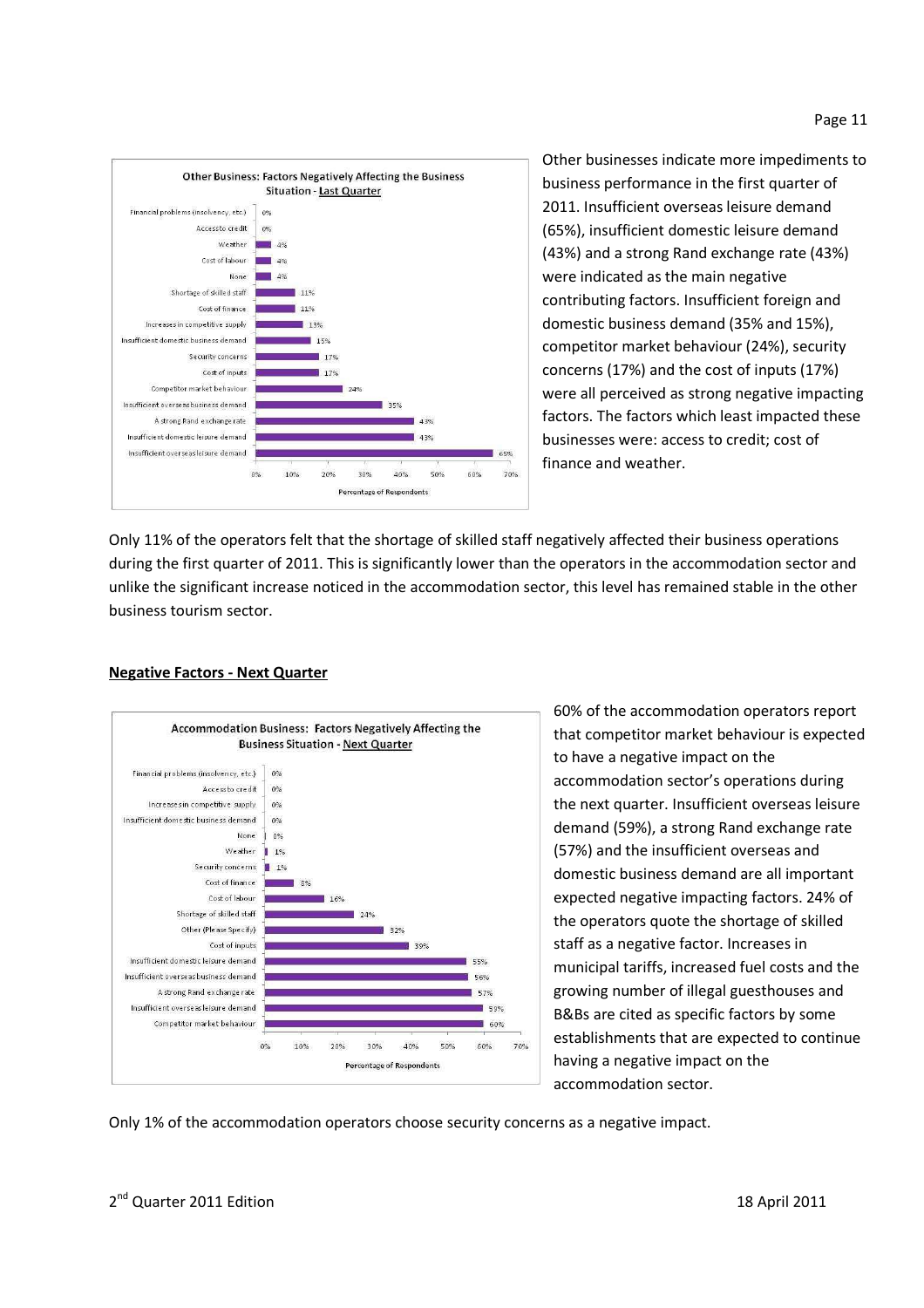

For other tourism businesses, a strong Rand exchange rate (43%) is seen by the largest number of respondents as a negative impact factor. The decrease in foreign leisure and business demand (41% and 30%), competitor market behaviour (35%), the cost of inputs (20%) and insufficient domestic leisure and business demand (22% and15%) are some of the other important negative impacting factors.

Weather, access to credit, financial problems and the cost of labour were the least mentioned negative impacting factors expected for the second quarter of 2011. Shortage of skilled staff remains as an expected moderate negative impacting factor for 11% of the operators.



#### **Positive Factors - Last Quarter**

A large portion of the accommodation operators (28%) felt that a weak Rand exchange rate was a positive impacting factor during the first quarter of 2011, however, 25% did feel that there was no particular positive impacting factor at all. Cost of inputs, cost of labour, a decrease in competitive supply and a strong foreign business demand were the least positive impacting factors.

One accommodation operator felt that the additional conference venue they opened added to their product offering and had increased business performance.

#### Page 12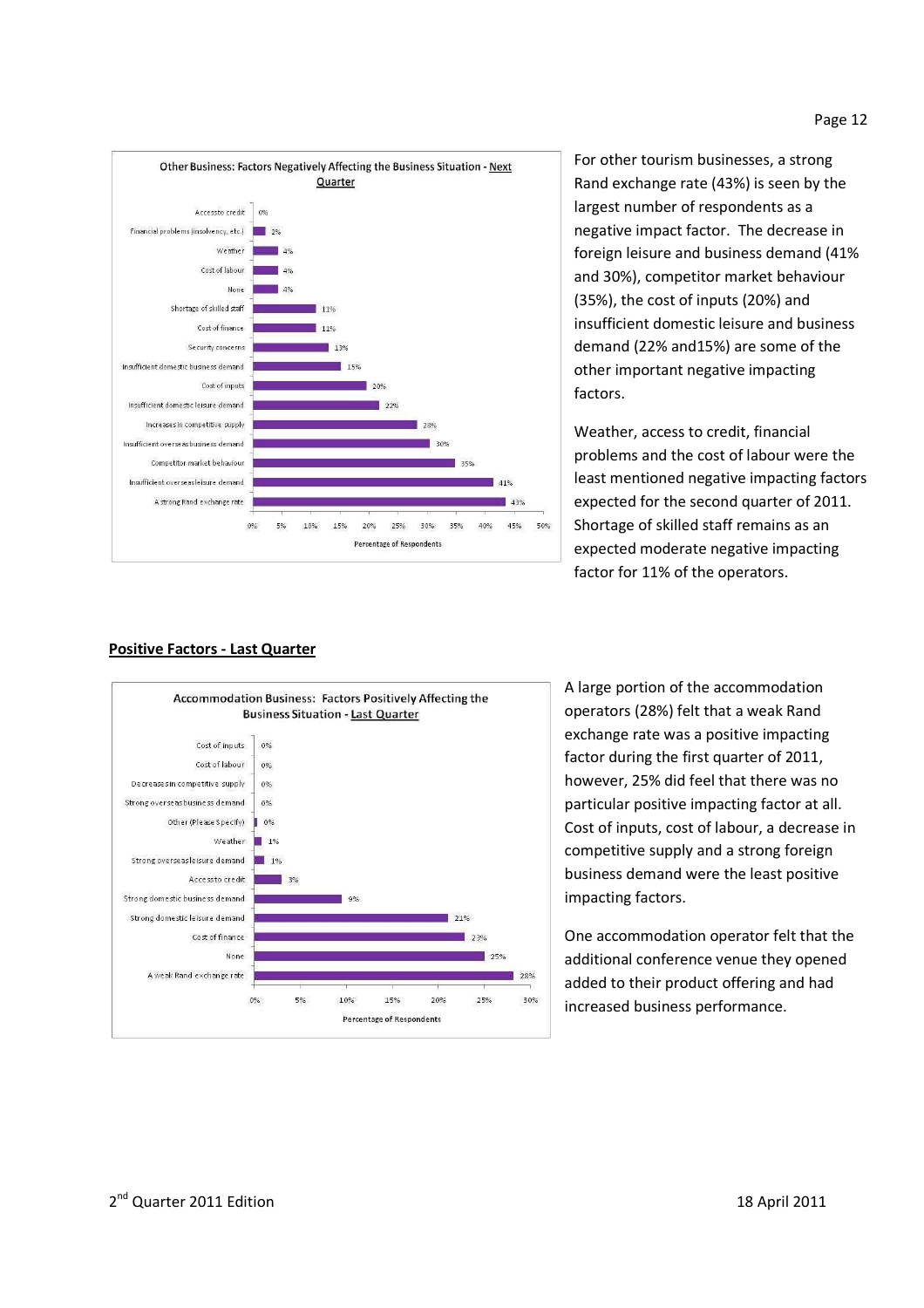

The largest portion of the operators (48%) in the other tourism sector felt that no specific factor had a real positive impact on their business operations during the first quarter of 2011. Again a weak Rand exchange rate was quoted by a large portion of the respondents as a strong positive impacting factor (24%). It seems that whether real or perceived, the temporary weakening of the rand during the quarter was seen as positive.

A strong foreign and domestic business demand as well as good weather (24% combined) were the other important factors which contributed positively on the operator's performance levels.

One respondent felt that their targeted PR and advertising campaign which was aimed at a well kept database of preferred clients contributed positively to their business performance during the last quarter.



**Positive Factors – Next Quarter**

For the second quarter of 2011, the largest portion of the accommodation operators (40%) expect strong domestic leisure demand to be an important positive impacting factor. Other important factors expected to have a positive impact on the operators' business performance include; a weak Rand exchange rate (32%), strong domestic business (29%), cost of finance (26%) and strong foreign leisure demand (21%). Noteworthy is that none of the operators expect strong foreign business demand to have a positive impact in the next quarter.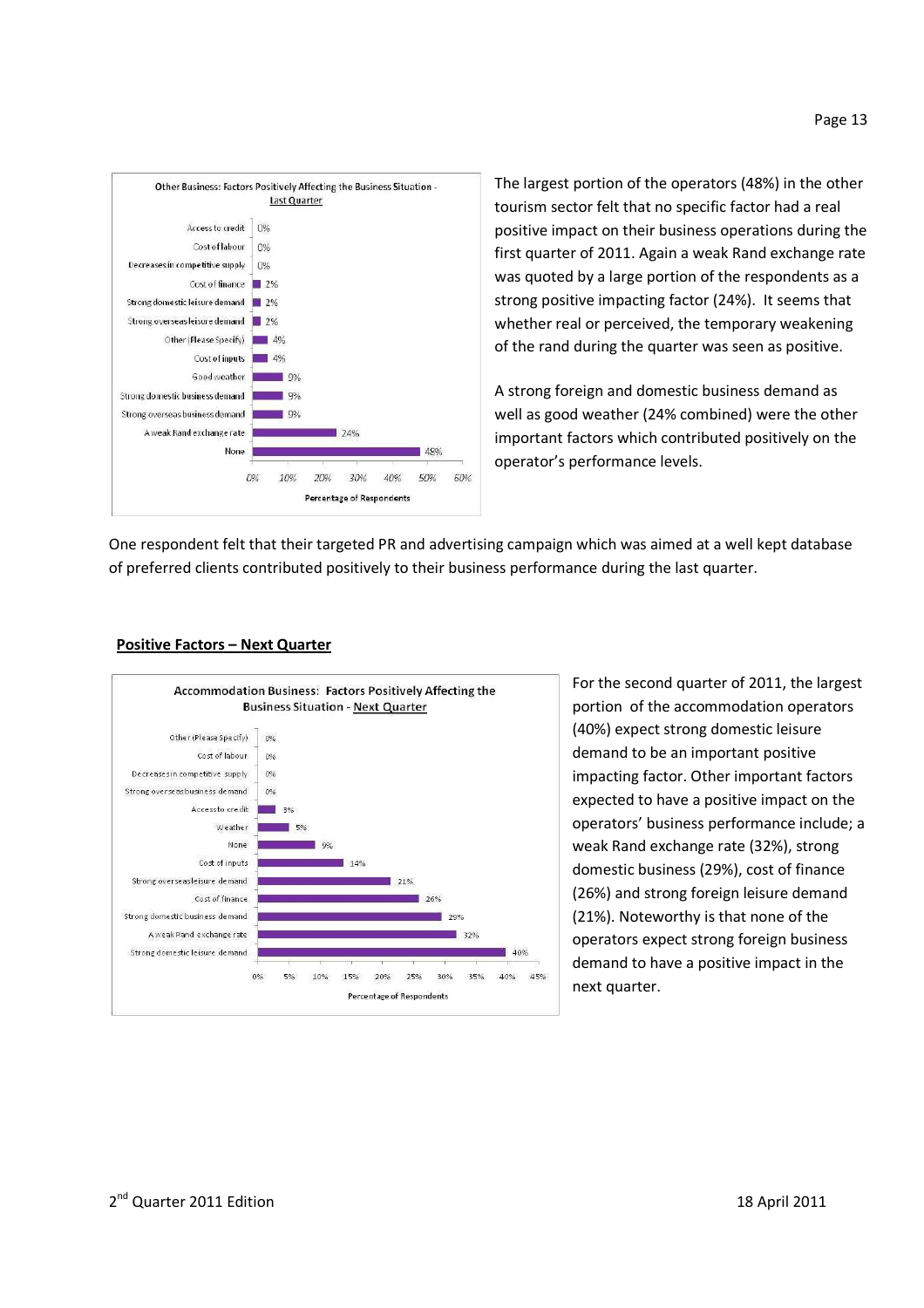

 Looking at the other tourism businesses, 43% expect a weak exchange rate to have a positive impact on their business performance in the next quarter. Strong foreign business demand and good weather (44% combined) are also expected to have a positive impact. This is surprising in light of only 18% of operators who felt that these two factors had a positive impact on their business performance levels during the first quarter of 2011. Noteworthy is that 22% of the operators expect no specific factor will have a positive impact on their business during the next quarter of 2011.

# **General Business Indicators**

The Quarterly RMB/BER Business Confidence Index ("**BCI**") for 2010 and the first quarter of 2011 is illustrated in the table below.

| 2010      |           |           |           | 2011      |
|-----------|-----------|-----------|-----------|-----------|
| Quarter 1 | Quarter 2 | Quarter 3 | Quarter 4 | Quarter 1 |
| -43       | 36        | 47        | 44        |           |
|           |           |           |           |           |

*Source: BER* 

As 50 indicates neutral levels of confidence, the index was in negative territory during 2010, however its lowest point in the recent recessionary cycle was 23 in Q4 2009. In the Q1 2011 the index number is in net positive territory and means there are now more companies that are optimistic than pessimistic about prevailing business conditions. The last time this was the case was three years ago. What the Q1 2011results imply is that growth momentum is spreading, according to RMB/BER, with the exception of the building sector. However, one of the industries which therefore also seems to be remaining negative, along with building, is the tourism industry.

Currently the general and tourism business outlook is somewhat more pessimistic, with tourism at 79,6 below 100, compared to 55 above 50 for the BER. The RMB BER is a business tendency survey based on OECD methodology as is the FNB TBCSA TBI.

#### Page 14